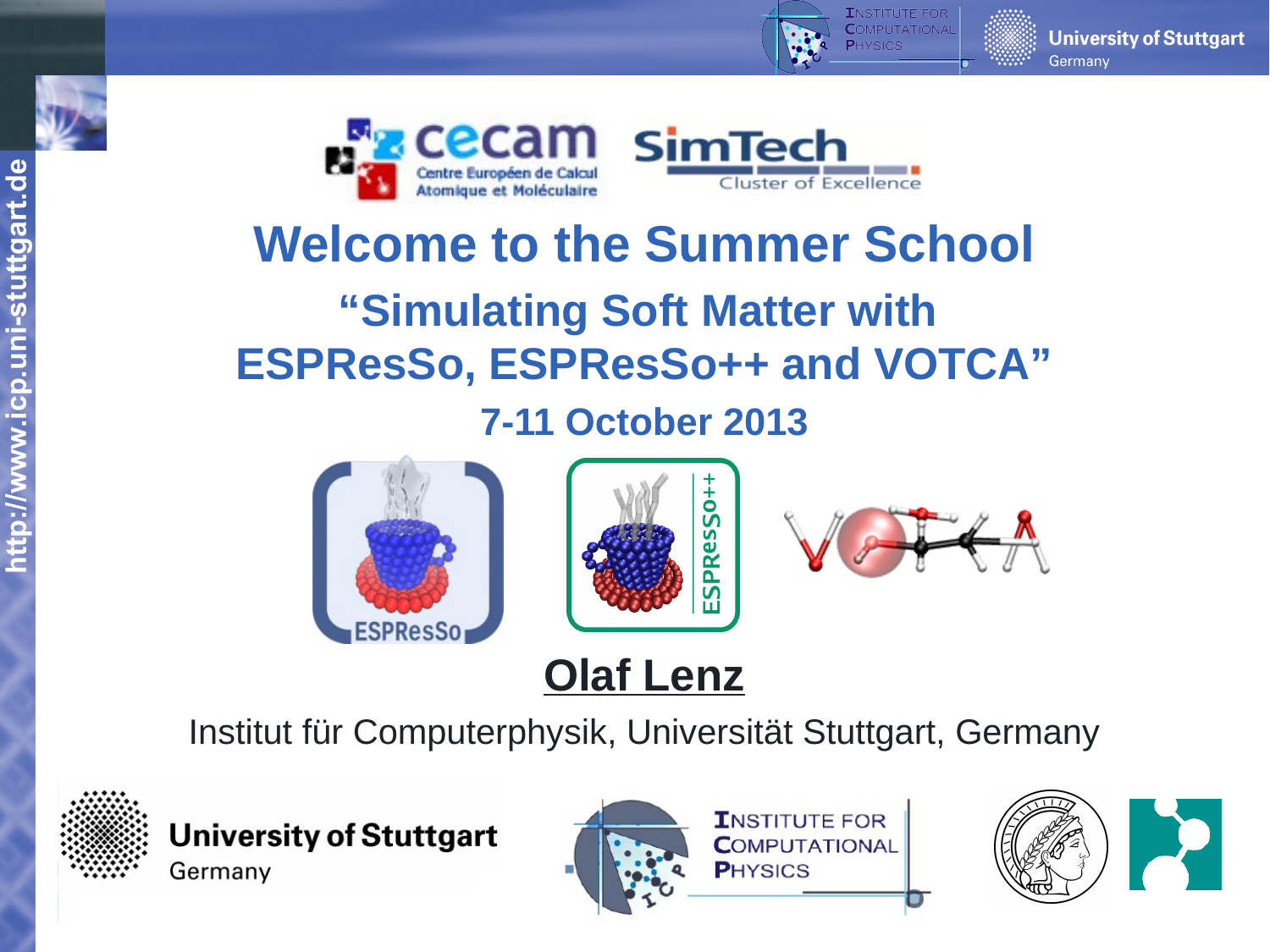

### **Thanks go to...**



...for the publicity.



...for financial support.

DFG Sonderforschungsbereich 716: "Dynamische Simulation von Systemen mit großen Teilchenzahlen"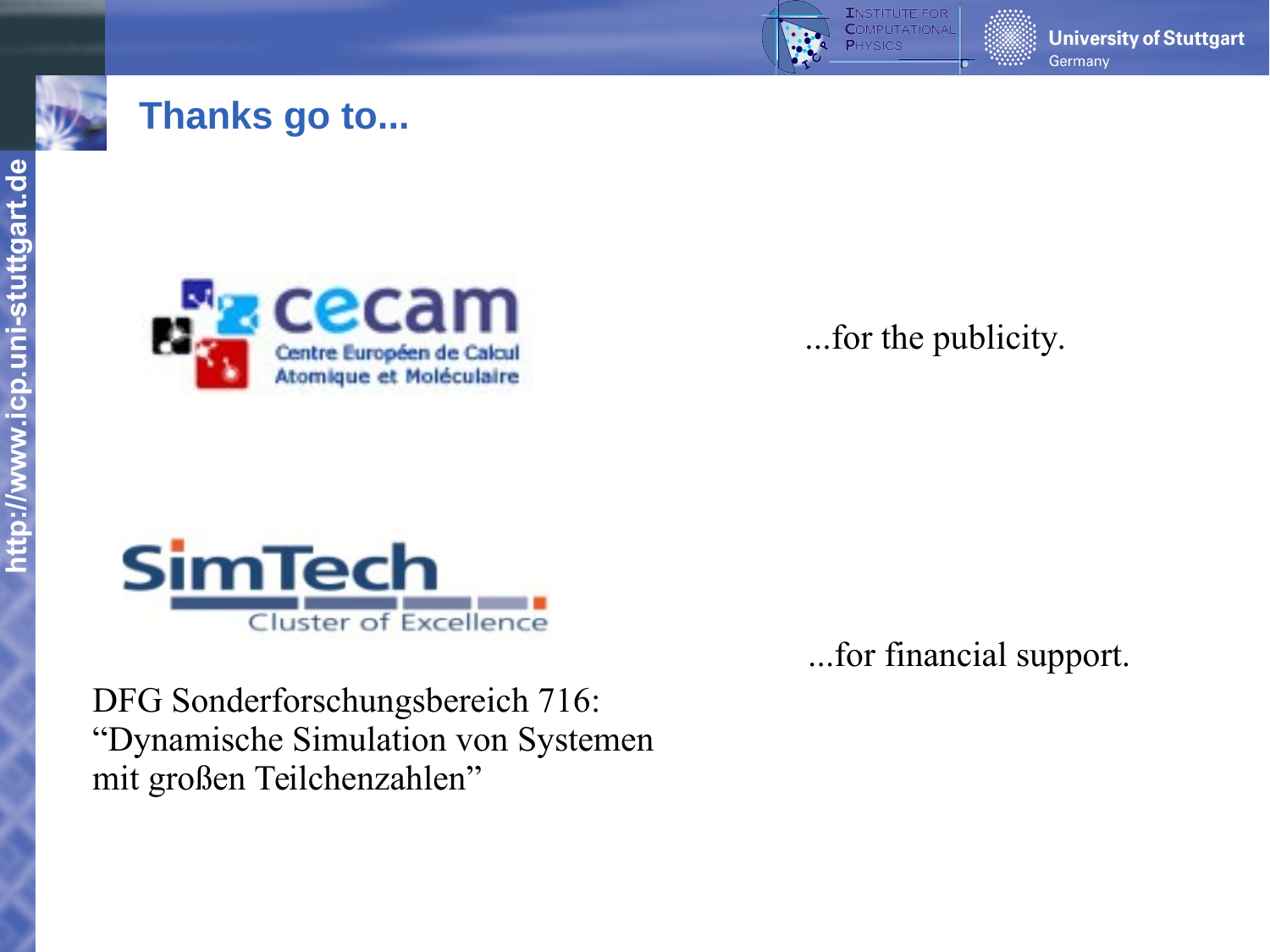

**http://**

**ww**

**w.ic**

**p.u**

**ni-**

**stuttg**

**art.d**

## **History of ESPResSo**

- "**E**xtensible **S**imulation **P**ackage for **Res**earch on **So**ft matter systems"
- **Software for Coarse-Grained Simulations**
- Developed since 2001 (first commit 13 Nov 2001 by AA)
- Created by 3 PhD students at the Max-Planck-Institute for Polymer Research in Mainz (MPIP): Axel Arnold, Bernward Mann († 2006), Hanjo Limbach; Supervisor: Christian Holm
- Written in C and Tcl
- **Initially used mostly at MPIP**
- 2007: Nature cover issue
- Since 2010: Maintained and developed at ICP





**University of Stuttgart** 

Germany



#### Olaf Lenz 3/7

2001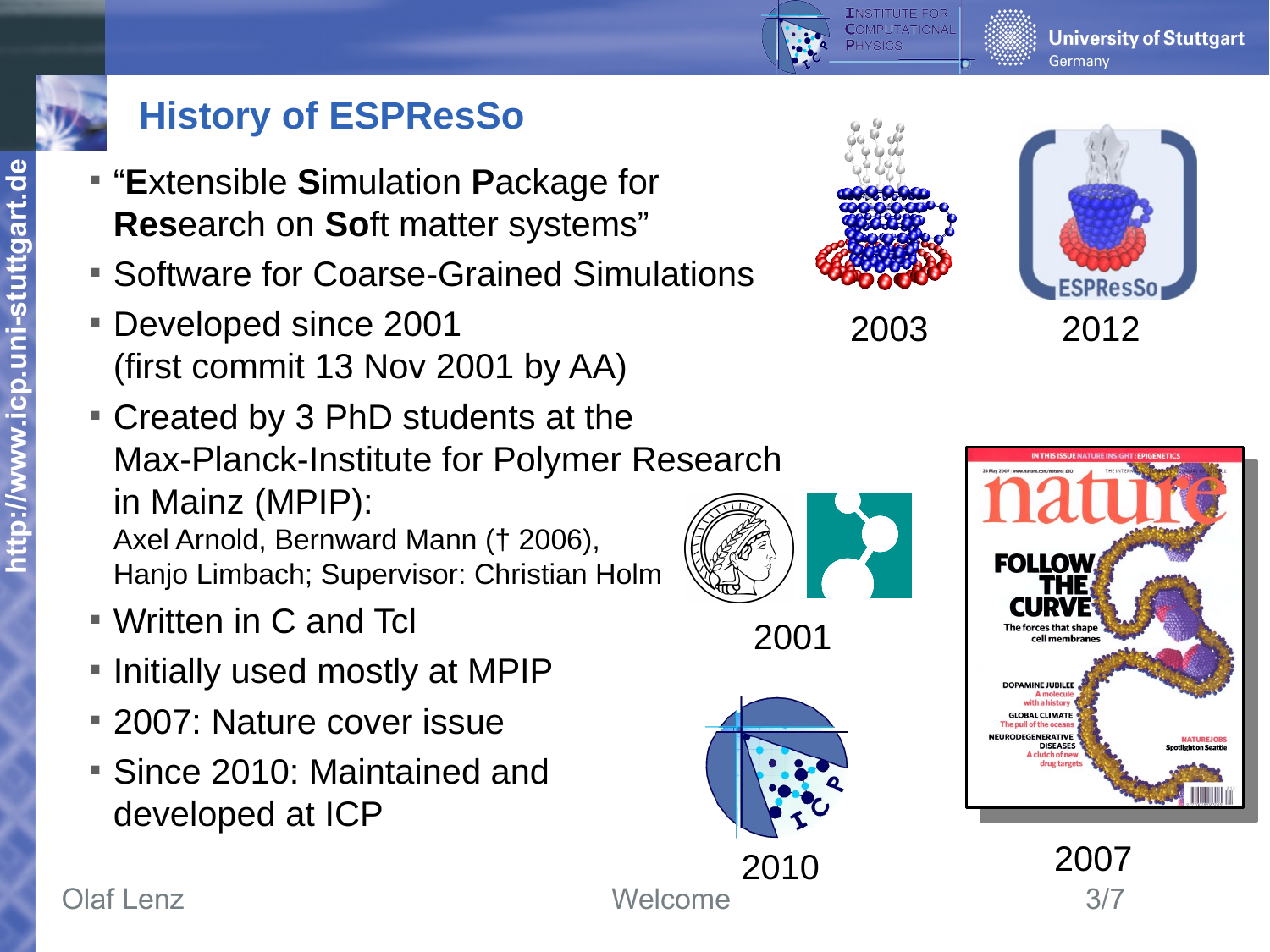

## **History of ESPResSo++**

- Developed since 2008
- Rewrite of ESPResSo
- **Joint project of Fraunhofer SCAI (Skt.** Augustin) and MPIP (Mainz)
- Maintained and developed at MPIP
- Original project team: Axel Arnold, Olaf Lenz, Torsten Stühn, Jonathan Halverson, Thomas Brandes; Supervisor: Dirk Reith
- Object-oriented C++ and Python
- Cleaner code
- Currently not as many features as ESPResSo
- Good implementation of ADResS (Adaptive Resolution Scheme)
- **ESPResSo is now adapting some of** ESPResSo++'s features (e.g. Python)
- ➔ Merge in the future?



**University of Stuttgart** 

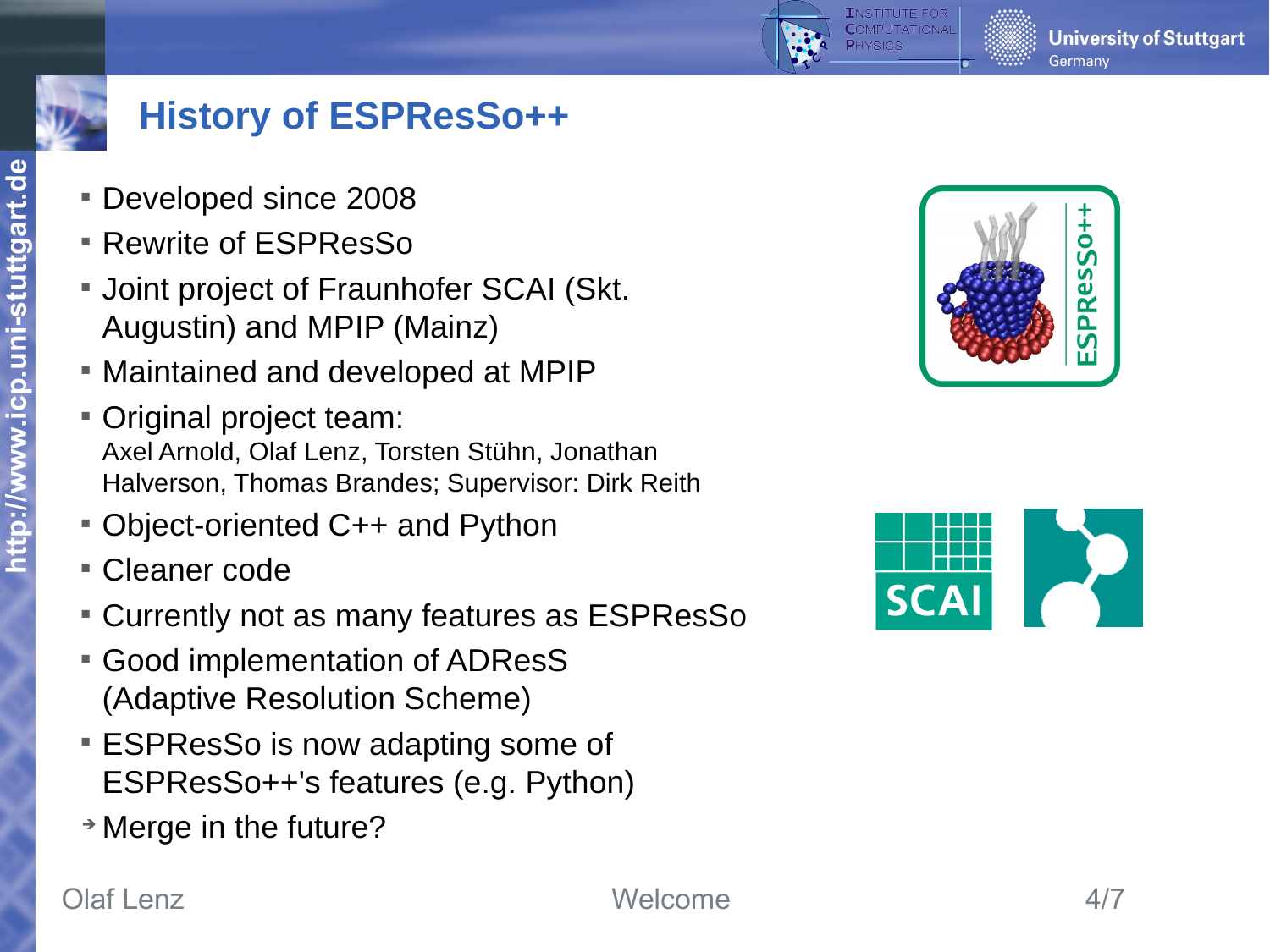



- **" V**ersatile **O**bject-oriented **T**oolkit for **C**oarse-graining **A**pplications"
- Tool for systematic coarsegraining
- Can work together with ESPResSo, ESPResSo++ or GROMACS
- Developed since 2008
- Maintained and developed at MPIP
- **Main developers:** Victor Rühle, Christoph Junghans; Supervisor: Denis Andrienko



**University of Stuttgart**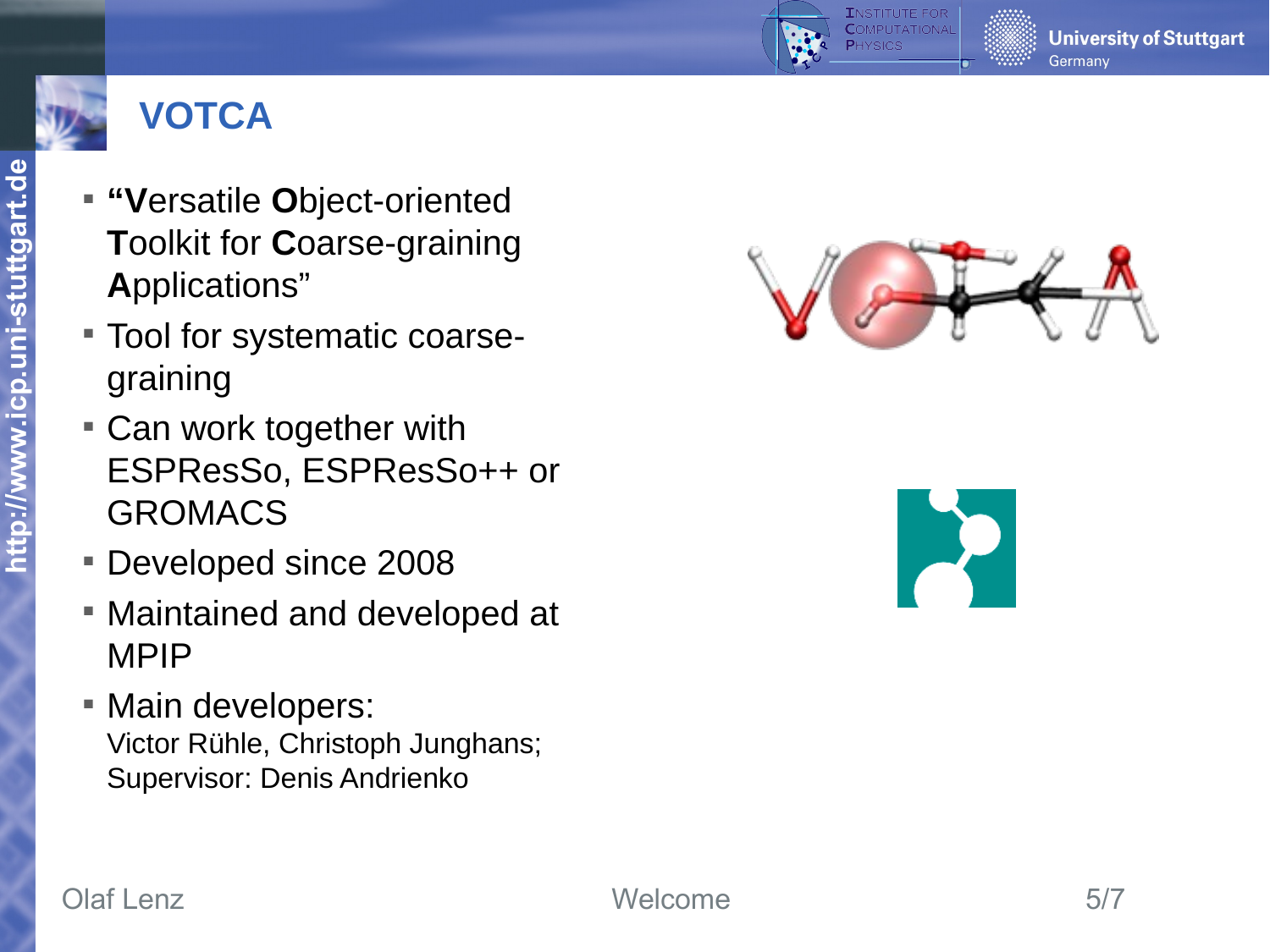

## **Locations**

- **Seminar room:** Common Talks, Track 1
- CIP-Pool 1.033: Track 2
- Meeting room: Track 3 (Monday only)
- Kitchen: Coffee breaks; Coffee, Tea, Drinks, Brezels, Pastries available at all times
- WLAN everywhere (SSID: "ess2013", WPA2-Key: "Ess@I.C.P.")
- **Some ICP computers are available** (Accounts at registration desk)
- **Lunch at Mensa** (follow the crowd at 12:30!)



**TNSTITUTE FOR COMPUTATIONA** 

#### Olaf Lenz 6/7

**University of Stuttgart**